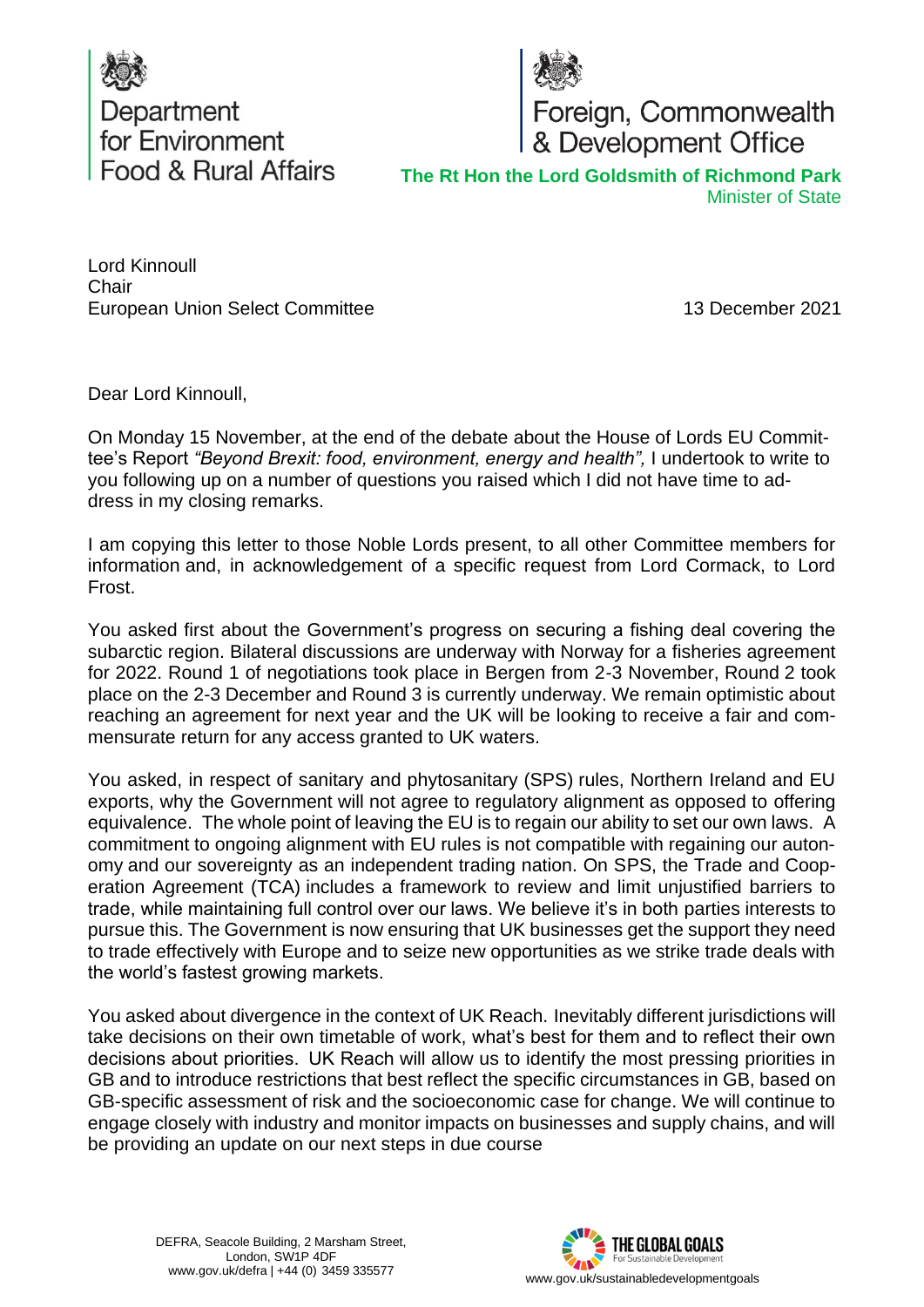You asked how we will ensure that our biosecurity is secure up until July 2022. The UK has some of the highest plant health and biosecurity standards in the world, and we have been clear we will not compromise on these standards. They are integral to supporting and protecting the horticultural industry overall as well as sustaining our food supply and natural environment. GB intends to ensure that its SPS regime remains appropriate to address the risks it faces.

This risk assessment and risk management approach has applied to SPS goods from the EU since 1 January 2021 and consequently, higher-risk items have been subject to import checks to protect GB's biosecurity. These risk-based checks are in line with World Trade Organisation (WTO)/SPS principles and consistent with our obligations under the EU Withdrawal Act, where we have needed to correct requirements and processes in retained EU law so that they are operable at a GB-level and focused on GB risks.

Temporary, practical arrangements recognise the need to ensure biosecurity across the UK whilst balancing the need to remove barriers to trade. We already have SPS controls in place on high-risk goods, such as live animals and high-priority plants and plant products and checks on these goods will continue to be carried out at Places of Destination. Between January and June 2021 certifying officers signed off 97,000 Export Health Certificates for goods moving from the UK to the EU. The compliance regimes being developed and implemented have taken into full consideration potential biosecurity risks arising from imports of SPS commodities. Pre-notification mitigates further risk until full controls are introduced.

Finally, you and the Duke of Montrose asked about the future of the seasonal workers scheme. Discussions on this are currently underway and we expect a decision regarding 2022 in the next few weeks. The Government recently announced a strictly time limited and temporary visa scheme, allowing up to 5,500 poultry workers and 4,700 food sector HGV drivers to enter the UK to support the supply chain in the run up to Christmas. We are also allowing up to 800 temporary pig butchers to enter the UK for work for six months from November 2021.

This temporary adjustment is in addition to foreign butchers already being eligible since January 2021 to apply to come to the UK through the Skilled Worker Route as part of the points-based immigration system. These measures come in recognition of the unique temporary circumstances that farmers are facing, brought about by the global economic impact of COVID-19 and the pressures facing supply chains worldwide.

The Duke of Montrose went on to ask how initiatives in the United States around the more effective use of fertilisers and a reduction in methane emissions might impact on the UK farming industry. The Nutrient Management Expert Group (NMEG) is independently reviewing and analysing existing policy, alongside up-to-date technical and scientific evidence on fertilisers and nutrient management. It is considering the multiple challenges surrounding nutrient management (reaching Net Zero by 2050, protecting and enhancing soil health, improving water and air quality, protecting natural biodiversity and managing resources sustainably) and developing recommendations on the optimal policy approaches to minimise nitrogen-based and other pollution and greenhouse gas emissions from fertiliser use. The findings and recommendations of NMEG will be published in the new year. They will feed into our review of fertiliser regulation and inform wider Defra policy development and delivery plans.

The Earl of Caithness asked a number of questions about the economics of the UK fishing industry. He asked firstly how an estimated uplift of £148 million as a result of the TCA had been calculated. I can confirm that the UK now has greater shares of fishing quota under the TCA.

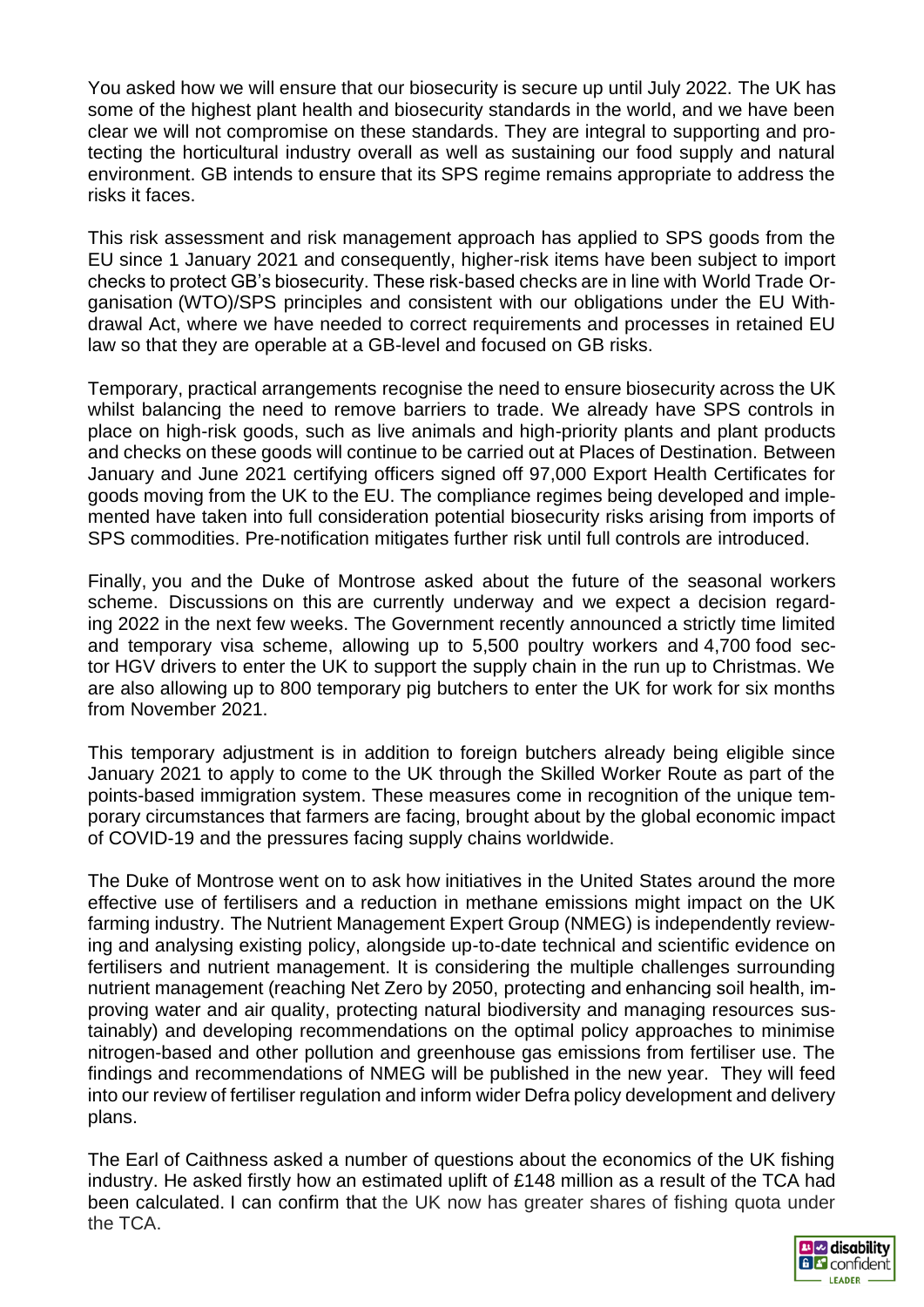The full quota uplift that will be received by 2026 is estimated to be worth around an extra £146 million for the UK industry. The Marine Management Organisation has recently published analysis of these quota share uplifts, which details how this figure was derived and is available on GOV.UK.

The Earl of Caithness also asked about the costs of additional bureaucracy to the seafood industry. It should be noted that the overall seafood export value in August 2021 were similar to pre-pandemic levels (average for 2017/18/19). We recognise that there are still challenges for the industry, including since the beginning of the year the imposition of additional administrative costs and checks. We continue to work with the sector to resolve challenges and offer support. For example, the Government continues to simplify export processes, updating Export Health Certificates Online (ECHO) to reduce the amount of manual input required, and taking forward amendments to the Fish Export Service (FES) based on stakeholder feedback to improve the user experience and reduce the time it takes to create a catch certificate. We are also working with the EU to identify and agree possible changes to catch certificates that the UK provides to the EU.

In January 2021 Defra announced up to £23 million to provide financial support to seafood businesses affected by COVID-19 and new export requirements. Defra has also maintained annual fisheries funding in line with levels previously delivered through the EU, enabling each fisheries administration to deliver their own funding schemes. On 6 April we launched the scheme for England, the Fisheries and Seafood Scheme (FaSS), with initial funding focused on helping businesses take advantage of new trading conditions, support recovery from the impacts of COVID-19, and flourish outside the EU. Defra is also providing a further £100 million through the UK Seafood Fund.

I responded during the debate to questions from the Noble Lord, as well as Lady Hayman about bottom trawling. I can also add that Defra is working with fishermen to develop ways to reduce the impact of fishing gear on the seabed, while still allowing the industry to remain profitable. It should also be noted that the Fisheries Act includes a commitment to develop domestic Fisheries Management Plans to ensure UK fisheries are managed sustainably. These will consider the wider impact of the various gears which are used to target stocks.

The Noble Lord also asked how the Australia and New Zealand trade deals would impact on UK farmers. Any deal will maintain the high standards expected by the agriculture industry and we have a range of tools to defend British farming against any unfair trading practices. These agreements are a gateway to joining Comprehensive and Progressive Agreement for Trans-Pacific Partnership (CPTPP) and there is growing demand for meat in these markets. Joining that high standard free trade agreement of 11 Pacific nations will mean more opportunities for British exports to those high growth markets.

The Noble Lord asked about a new export council to open up these new market opportunities. On 17 November the UK Government published the Export Strategy: Made in the UK, Sold to the World, as evidence of the Government's commitment to supporting exporters internationalise. This can be found on GOV.UK.

Lady McIntosh asked about the farming agreements tenants have with their landowners. The Government is working to ensure that the design of future farming schemes is broadly accessible to as many land managers as possible including tenant farmers. As part of this we are considering questions around landlord consent and length of scheme agreement and we are exploring and testing how our new schemes might work in practice across different types of holdings and different types and lengths of tenancy agreements.

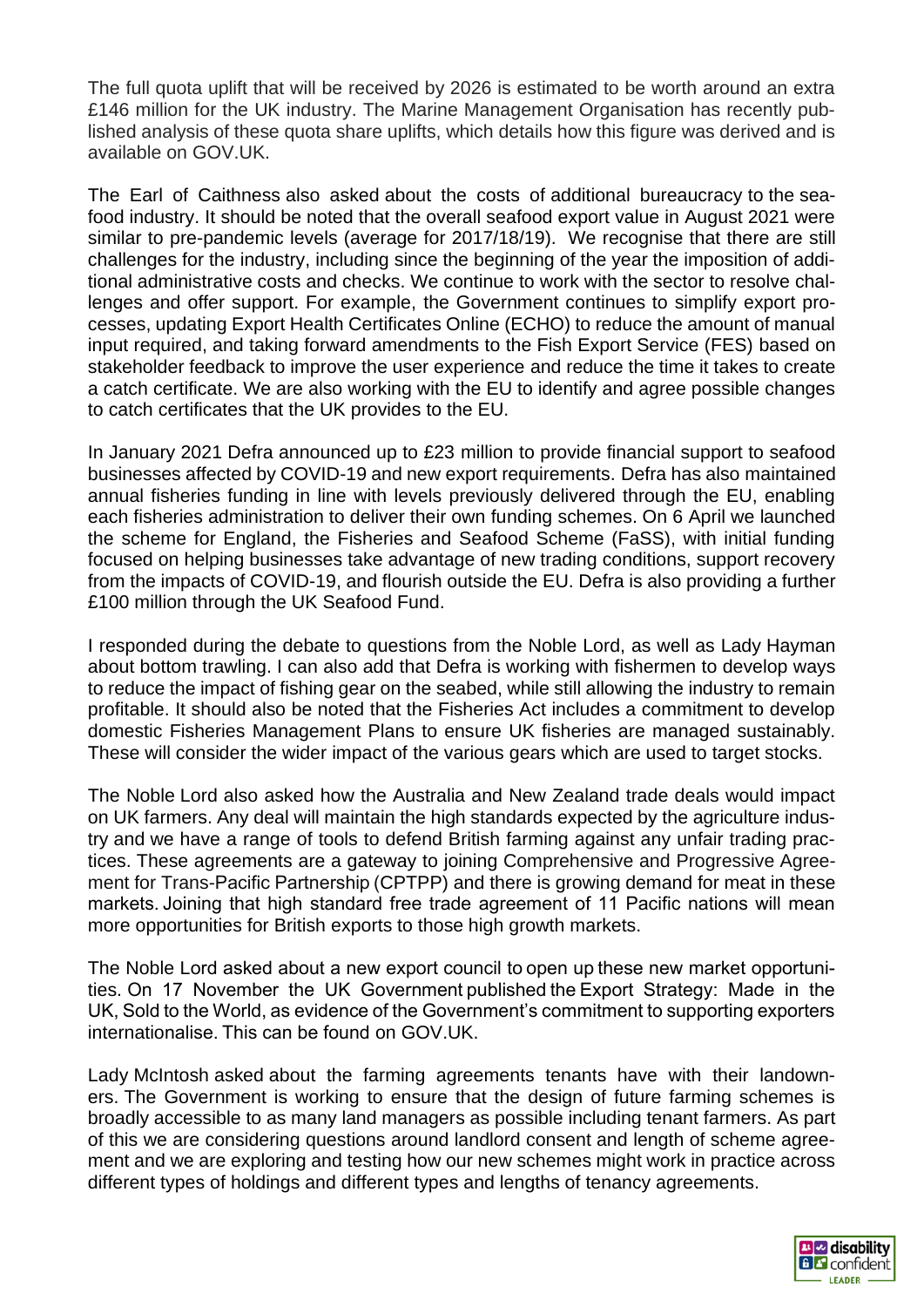The Agricultural Tenancies Act 1995 enables the tenant and landlord to agree at the start of tenancy that diversified activity (such as environmental activities) can take place on the holding whilst still confirming they intend it to remain a Farm Business Tenancy throughout the length of the agreement. Many landlord and tenants work together to find solutions to entering agri-environment schemes. To encourage this further the Tenancy Reform Industry Group has recently produced a Code of Good Practice providing guidance to help tenants, landlords and their advisers take a positive and practical approach to agreeing variations to agricultural tenancy agreements that will help the sector adapt and make the most of new opportunities as we move through the agricultural transition period.

Lady Mcintosh asked about Scottish seafood industry exports to France, as well as about access to additional quota for inshore under 10-metre fishermen. I have already stated that UK seafood export values in August 2021 were similar to pre-pandemic levels and can add that although exports to the EU remain below pre-Covid average values, some areas are showing improvement. UK Salmon exports for example, dominated by Scottish production, as of August were up 21% on pre-pandemic levels.

Meanwhile the Government have continued to engage closely with the seafood trade sector, to identify and address non-tariff barriers. The Defra-led Seafood Industry Forum on Trade and the Scottish Seafood Industry Action Group which is led by the Office for the Secretary of State for Scotland are valuable fora through which industry stakeholders can raise emerging issues affecting export processes.

With regard to access to fishing quota, the TCA provided for UK fishers to have a greater share of fishing quota. The total value of EU-UK fishing opportunities for the UK in 2021 is approximately £333 million – representing an increase of around £27 million on last year. With specific reference to access to additional quota for under 10 meter vessels, the Government have been clear that we will allocate any additional quota using a different method. That has supported the under 10 meter fleet by allocating them over 5,000 tonnes of additional quota estimated to be worth over £11 million.

Both Lady McIntosh and Lady Hayman asked about Common Frameworks and the devolved assemblies. Defra is working closely with the Scottish Government, the Welsh Government and DAERA in Northern Ireland on our shared ambitions for the environment, ensuring a cohesive approach and high environmental standards across the UK. This includes frequent meetings between ministers and officials from the four administrations to discuss issues of common interest and development of a suite of Common Frameworks. Defra is working with the devolved administrations on 14 Frameworks, of which five cover areas of environmental regulation. The Frameworks set out how we have agreed to work collaboratively together in areas where common approaches are considered necessary or desirable. They have been provisionally agreed by the four administrations and our intention is to publish them shortly, for scrutiny in Parliament and by the legislatures in Scotland, Wales and Northern Ireland, ahead of their final sign off.

Lady Hayman also described the challenge of when and how we update retained EU law and asked whether the Government will carry out timely revisions and reviews. I am pleased to confirm that this is a priority for this Government. Noble Lords will recall Lord Frost's statement to the House in September 2021, in which he set out the Government's intention to conduct a review of retained EU law. Our intention is eventually to amend, replace, or repeal all that retained EU law that is not right for the UK. Defra is playing a full part in this comprehensive review which will build on opportunities we have already taken in recent legislation such as the Environment Act.